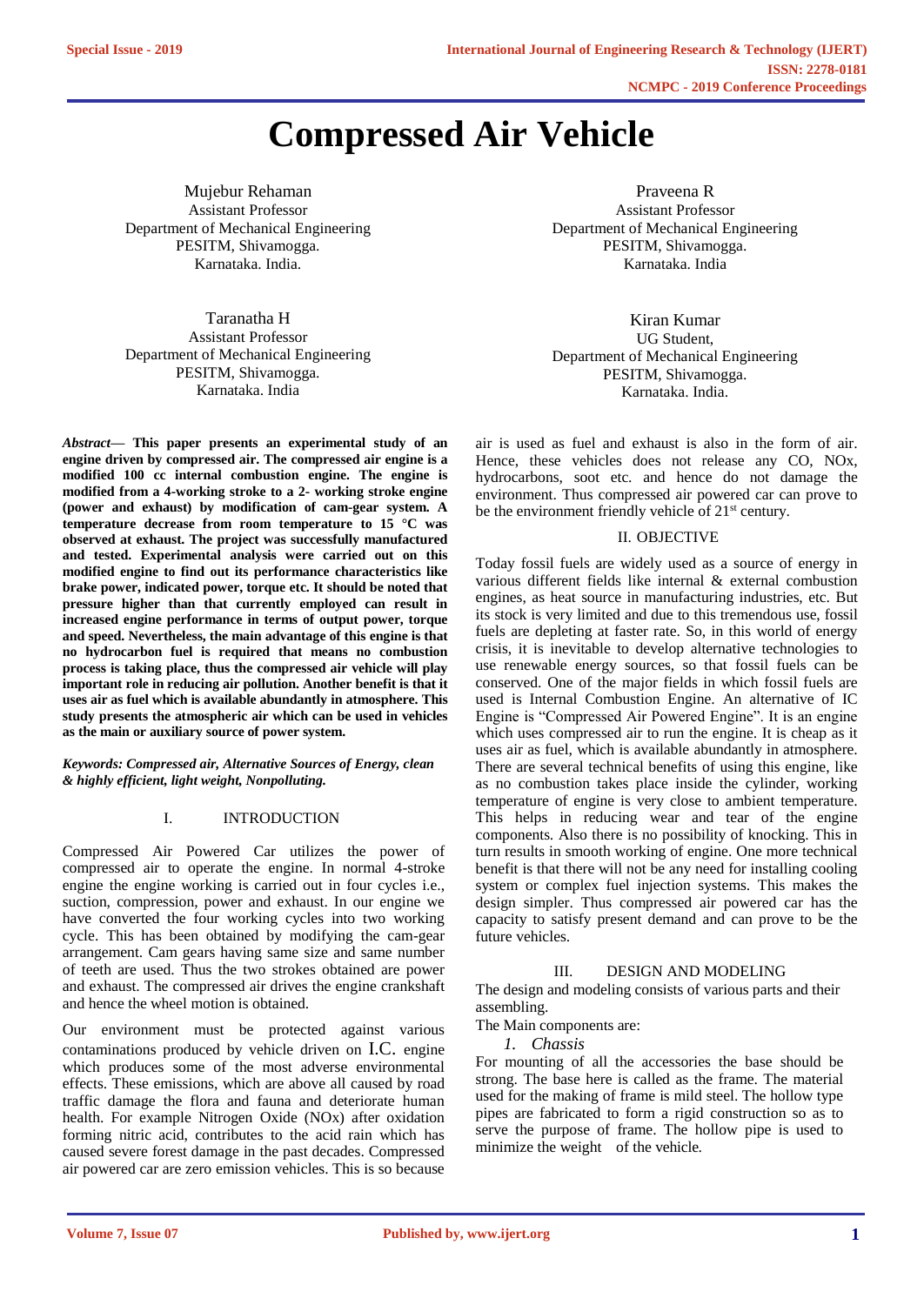

#### Fig.1 Specification of chassis

#### 2. Air Tank

A gas air tank is a mechanical device that increases the pressure of a gas by reducing its volume. Air tanks are similar to pumps: both increase the pressure on a fluid and both can transport the fluid through a pipe. The compressibility of the air was first investigated by Robot Boyle in 1962 and that found that the product of pressure and volumes of particular quantity of gas. The usual written as,  $PV = C$  (or) P1V1=P2V2. The tank may be able to be refilled more often and in less time, with refueling rates comparable to liquid fuels. The tanks used in a compressed air motor have a longer lifespan in comparison with pumps, which after a while suffer from a reduction in performance.



Fig.2: Air Tank

#### 3. Air compressor

An air compressor is a device that converts power (using an electric motor, diesel or gasoline engine, etc.) into potential energy stored in pressurized air (i.e., compressed air). By one of several methods, an air compressor forces more and more air into a storage tank, increasing the pressure. When tank pressure reaches its upper limit the air compressor shuts off. The compressed air, then, is held in the tank until called into use.



Fig.3: Air Compressor

# 4. STEERING SYSTEM

The steering system is to achieve angular motion of the front wheels to negotiate a turn. This is done through linkage and steering gear which convert the rotary motion of the steering wheel into angular motion of the front road wheels.

#### 5. CHAIN & SPROCKET MECHANISM

The chain sprocket mechanism used in the compressed air car is of CD100 motorcycle. The chain sprocket mechanism is responsible for transmitting the torque generated by the engine to the axle.Number of teeth on driven gear is 40 teeth and that of driver gear is 14 teeth.



Fig. 4: Chain and Sprocket

Equation's used for calculations

1. Break Power<br> $2 \times \pi \times N \times T$  $B.P$ 60000 2. Indicated power  $p_{ixlxA \times k \times N}$  $IP =$ 60000 3. Air displaced by compressor in  $m<sup>3</sup>$ Volume of  $Air = RPM$  X Engine displacement 1728 IV. WORKING

The line diagram of the car is as shown in the figure below. In compressed air powered vehicle, the working of engine is carried out in two cycles.



Fig.5: Working of Compressed Engine

This has been achieved by the modifying the 4-stroke engine. The compressed air is fed to the engine through the receiver tank. The pressure regulator valve regulates the pressure of air which is to be fed to the engine.

The compressed air is fed to the engine from the compressor tank through the pressure regulator valve. The pressure gauge is employed to indicate the pressure in the line. Initially the piston is at the top dead center position. The compressed air is fed through the inlet valve at a high pressure. Due to this high pressure the air forces the piston to move downward from top dead center position to bottom dead center position. Just before the piston reaches to BDC the exhaust valve opens. Due

 to inertia the piston starts moving towards TDC & forces the retained gas to move outwards through exhaust valve. In this way the cycle continues the output generated at the crankshaft. This output is transferred to the rear axle through chain sprocket mechanism.